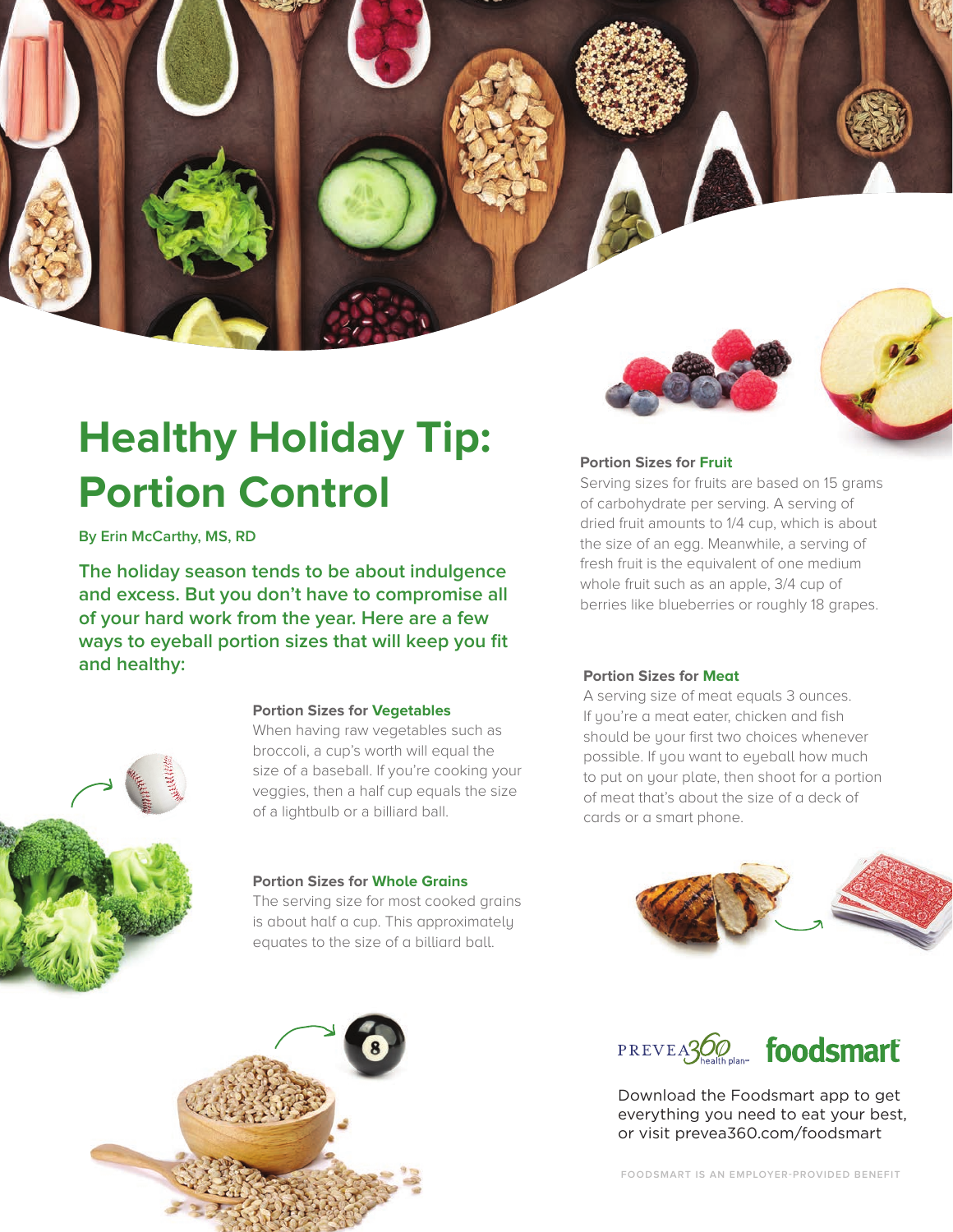# Cornbread Stuffing with Brussels Sprouts with Brussels Sprouts & Squash & Squash

Recipe from EatingWell © Meredith Corporation. All rights reserved. Used with permission.

Download the Foodsmart app to get everything you need to eat your best, or visit prevea360.com/foodsmart



foodsmart